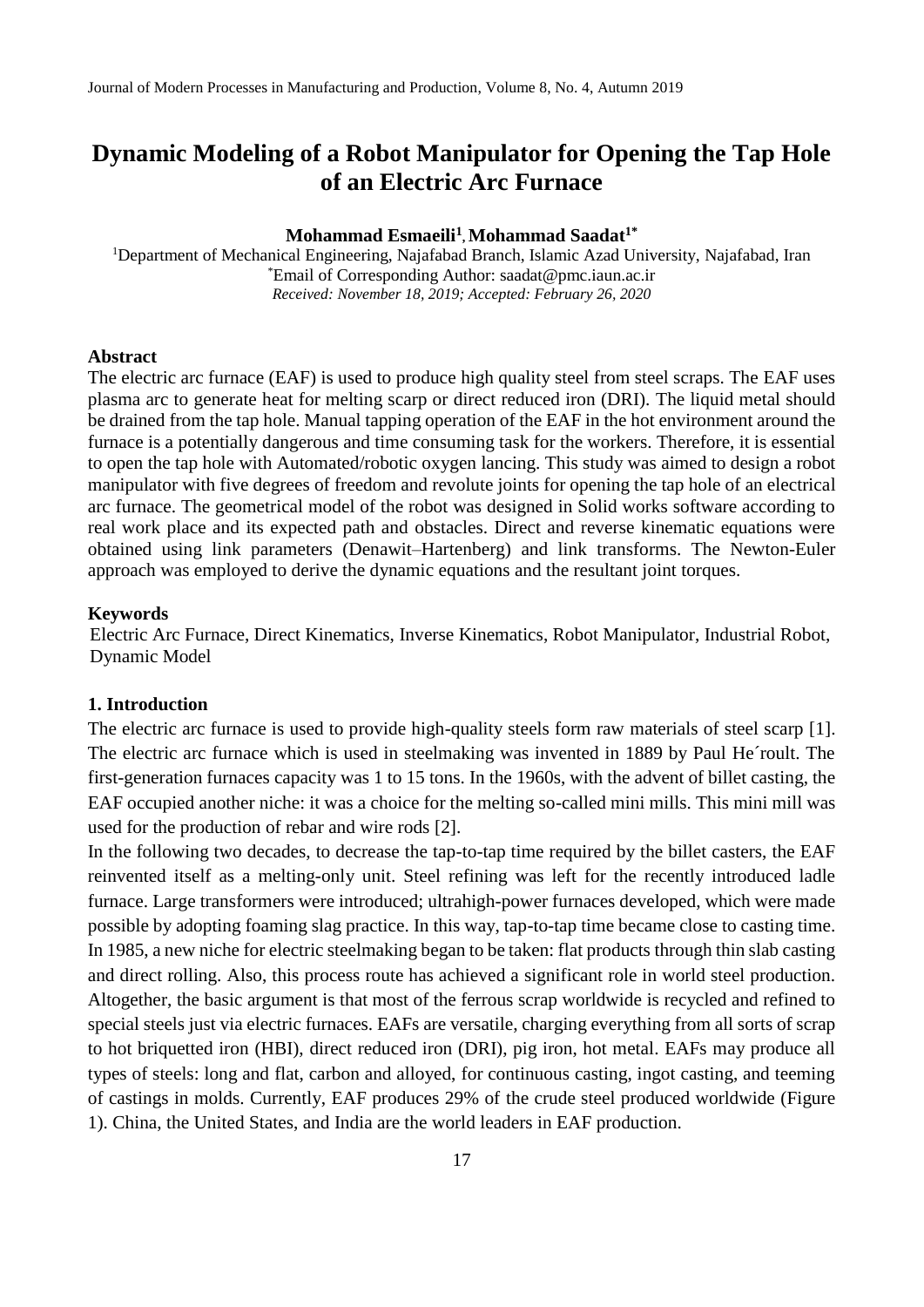

Figure1. Worldwide production of steel via EAF [2]

The electric arc furnace (EAF) uses a plasma arc to generate heat for melting scrap or direct reduced iron (DRI). The typical furnace is shown in Figure 2. It consists of a refractory-lined shell and a removable roof [1]. Electrical power is supplied to the electrodes by an adjustable voltage tap transformer and the heat by electric arcs striking between the electrodes and the scarp melts the steel [1]. The temperature of the arc column is approximately 3800°C.



Figure2. (a) Typical electrical arc furnace. (b) Heat conversion by electric arc [1]

Manual tapping operation of the EAF in the hot environment around the furnace is a potentially dangerous and time-consuming task for the workers. There is a wide range of opening tap-hole methods, including manual oxygen lancing, Automated/robotic oxygen lancing, hydraulic drilling open, etc. Therefore, it is essential to open the tap hole with Automated/robotic oxygen lancing. Robotics is concerned with the study of machines that can replace human beings [3]. Industrial robot manipulators are general-purpose machines used for industrial automation to increase productivity, flexibility, and product quality. Other reasons for using industrial robots are cost-saving, and elimination of hazardous and unpleasant work. Robot motion control is a key competence for robot manufacturers, and the current development is focused on increasing robot performance, reducing the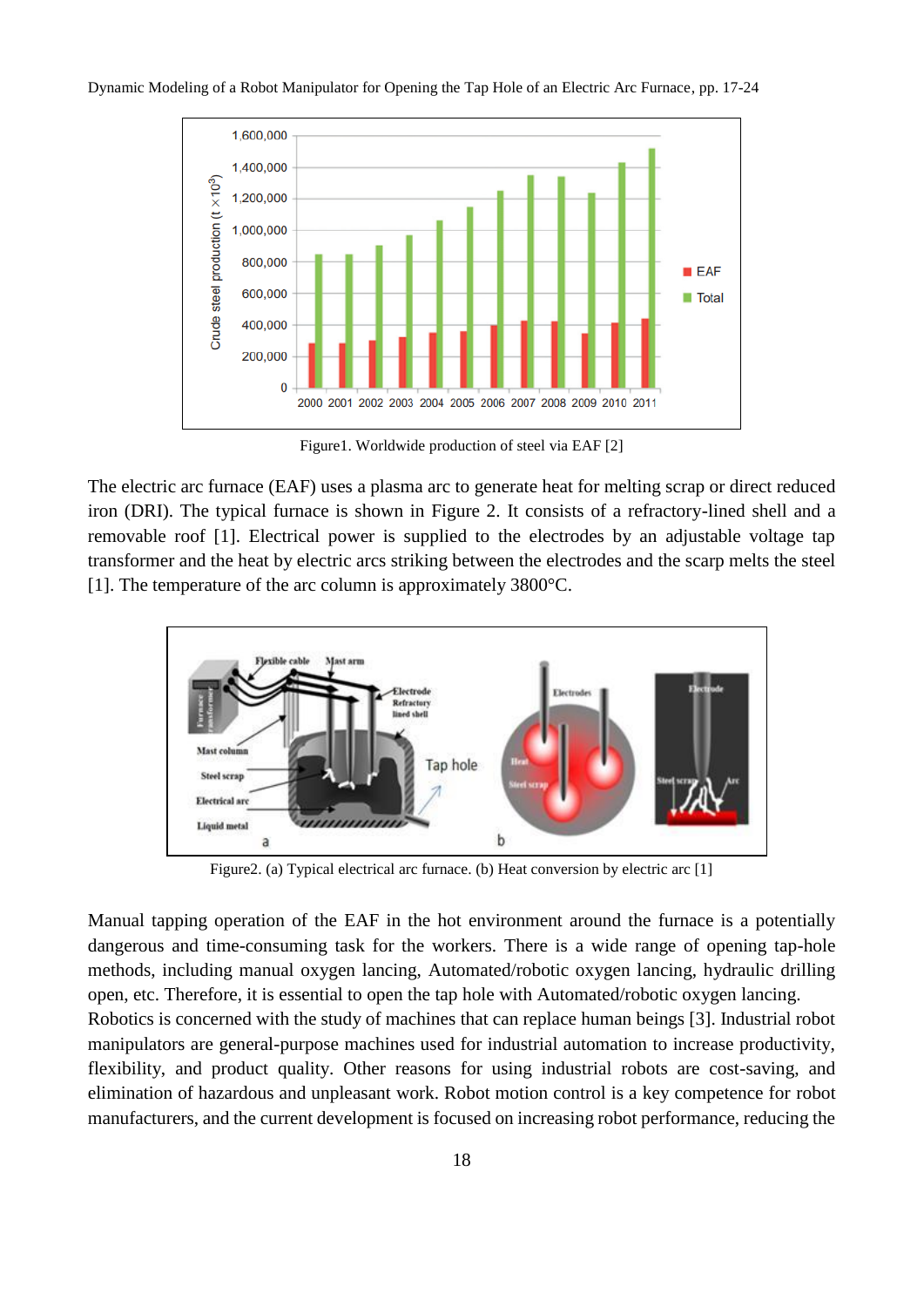robot cost, improving safety, and introducing new functionalities. Throughout this work, the term robot was used to denote an industrial robot, i.e., a manipulator arm, mainly used for manufacturing in the industry. Some examples of such robots are shown in Figure 3 [3].



Figure3. ABB robot family [3]

Herman Hoifod investigated Dynamic Modeling and Simulation of robot manipulators by the Newton-Euler formulation. Different approaches to dynamic modeling of robot manipulators discussed, with particular focus on the Newton-Euler formulation. An automated framework for deriving the dynamic model by the Newton-Euler formulation was presented and then utilized for the IRB 140 robot [4]. Tenova melt shop, one of the world's well-known manufacturers of an electric arc furnace, recently released a video showing a robot manipulator with 5 degrees of freedom to sample melting [5]. Danieli Group Company, one of the world well-known manufactures of EAF, designed robots which Q-named (Figure 4), divided into three groups: (i) Q-robot melt sample for melt sampling and temperature measurement, (ii) Q-Robot melt EBT to open tap hole of EBT, (iii) Q-Robot melt scan for thickness measurement of refractory materials and 3-D modeling [6].



Figure4. Q-Robot melt sample [6]

The process of opening the tap hole of an electric arc furnace is performed by the operator which is very dangerous due to possible injuries. Therefore, it is necessary to design a robot manipulator to work in this situation. Besides, in some melting operations, the time of opening the tap hole is very long which leads to decreasing the productivity of the furnace.

Throughout this study, a robot manipulator with 5 degrees of freedom was designed for opening the tap hole of a real electric arc furnace and thereafter, the complete dynamic model of robot was derived by the Newton-Euler formulation. Finally, kinematic and dynamic equations were derived.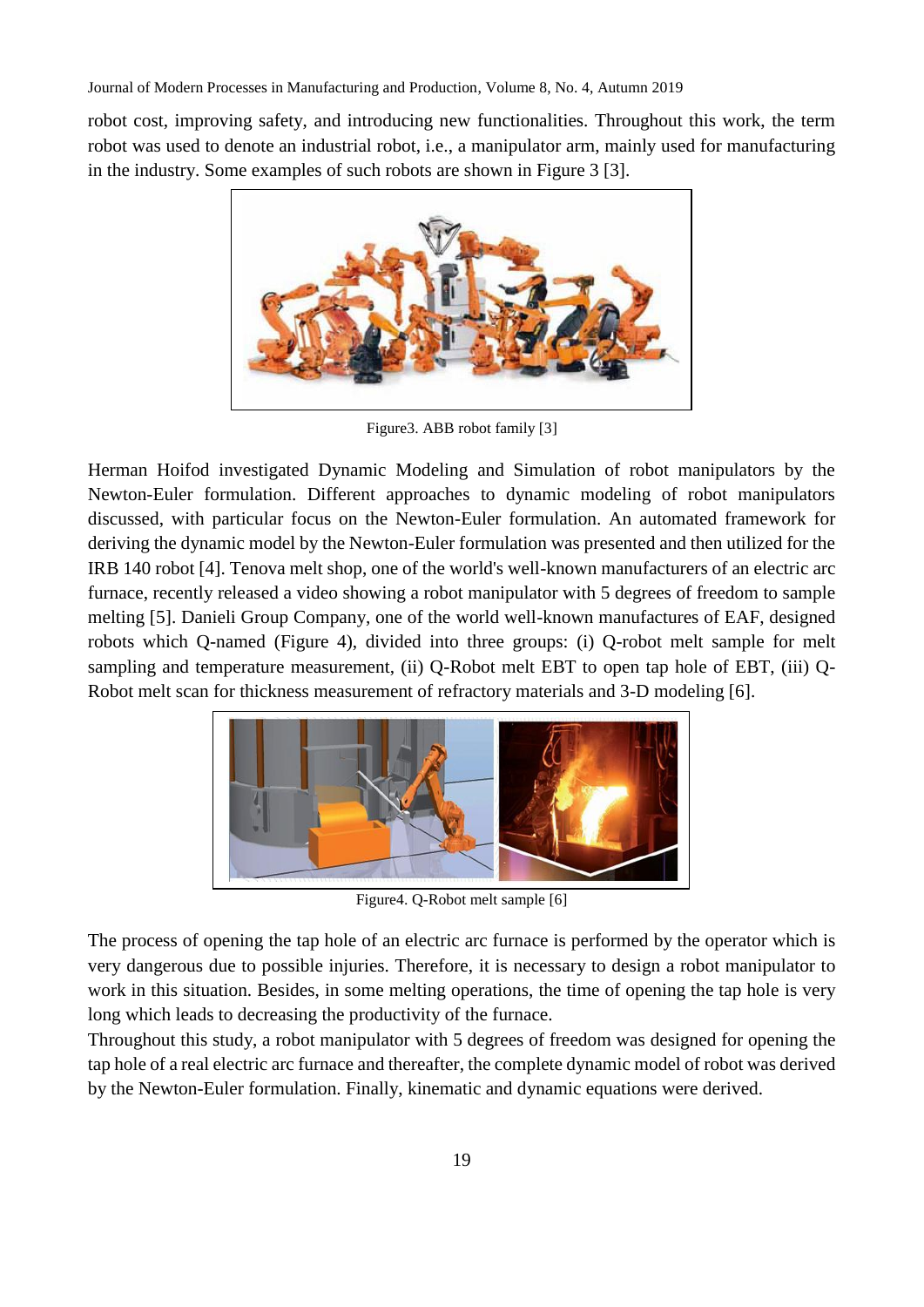## **2. Methodology**

The Denawit – Hartenberg method used to model the mechanism of the designed robot. In this method, local coordinate frames were attached to the links precisely. Figure 5 gives a clear view of the manipulator and its degrees of freedom. The manipulator has five revolute joints.



Figure5. (a) Robot manipulator with 5 degrees of freedom. (b). shell and tap hole of EAF

The Denawit–Hartenberg parameters (link parameters), describing the geometry and relative displacement, are shown in Table 1. Rotation matrixes and homogeneous transforms could be calculated using link parameters. The position and orientation of the robot joints were specified with rotation matrixes and Homogeneous transforms.

|              |                | Table 1. Links parameters |                  |                                  |
|--------------|----------------|---------------------------|------------------|----------------------------------|
| Joint number | $\alpha_{i-1}$ | $a_{i-1}$                 | u                |                                  |
|              |                |                           | 0.3 <sub>m</sub> |                                  |
|              | 90             |                           |                  | $\sigma_2$                       |
|              |                | $1.175 \text{ m}$         |                  | $\theta_3$                       |
|              |                | 1.37 <sub>m</sub>         |                  | $\sigma_{\scriptscriptstyle{A}}$ |
|              |                |                           | $0.52 \;{\rm m}$ |                                  |

To obtain direct kinematics of a robot manipulator, one should define the homogenous transforms matrix for each joint [7]. Using DH parameters, the homogenous transformation matrix for a single joint is expresses as Equation 1.

$$
{}^{i-1}_{i}T = \begin{bmatrix} \cos\theta_{i} & -\sin\theta_{i} & 0 & a_{i-1} \\ \sin\theta_{i}\cos\alpha_{i-1} & \cos\theta_{i}\cos\alpha_{i-1} & -\sin\alpha_{i-1} & -d_{i}\sin\alpha_{i-1} \\ \sin\theta_{i}\sin\alpha_{i-1} & \cos\theta_{i}\sin\alpha_{i-1} & \cos\alpha_{i-1} & d_{i}\cos\alpha_{i-1} \\ 0 & 0 & 0 & 1 \end{bmatrix}
$$
(1)

Transformation matrices for the 5 DOF robots are given as:

$$
\begin{aligned}\n{}_{1}^{0}T &= \begin{bmatrix}\n\cos\theta_{1} & -\sin\theta_{1} & 0 & 0 \\
\sin\theta_{1} & \cos\theta_{1} & 0 & 0 \\
0 & 0 & 1 & 0.3 \\
0 & 0 & 0 & 1\n\end{bmatrix} \\
{}_{2}^{1}T &= \begin{bmatrix}\n\cos\theta_{2} & -\sin\theta_{2} & 0 & 0 \\
0 & 0 & -1 & 0 \\
\sin\theta_{2} & \cos\theta_{2} & 0 & 0 \\
0 & 0 & 0 & 1\n\end{bmatrix}\n\end{aligned} \tag{3}
$$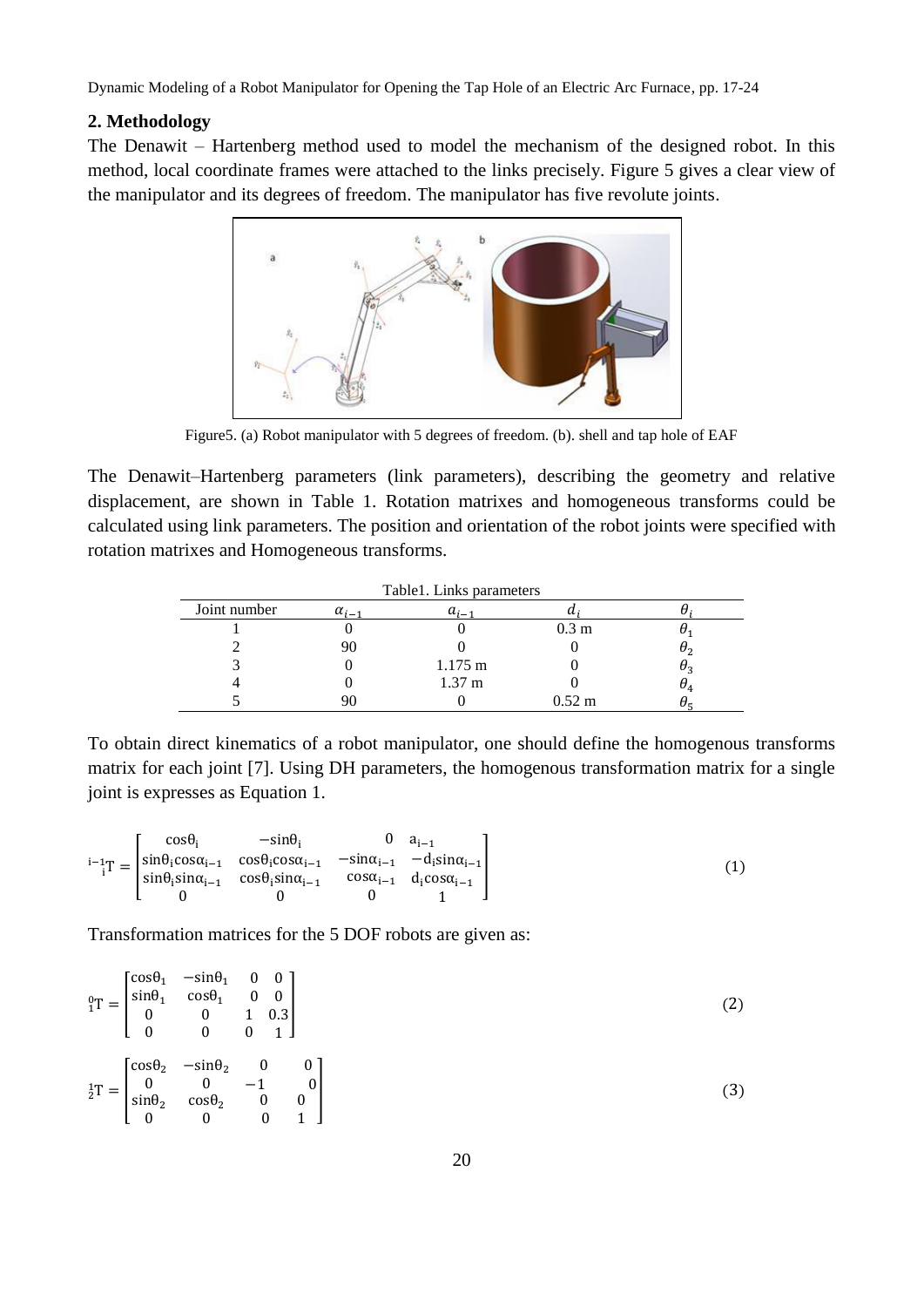Journal of Modern Processes in Manufacturing and Production, Volume 8, No. 4, Autumn 2019

|  | ${}_{3}^{2}T = \begin{bmatrix} \cos \theta_{3} & -\sin \theta_{3} & 0 & 1.75 \\ \sin \theta_{3} & \cos \theta_{3} & 0 & 0 \\ 0 & 0 & 1 & 0 \\ 0 & 0 & 0 & 1 \end{bmatrix}$                                                |
|--|---------------------------------------------------------------------------------------------------------------------------------------------------------------------------------------------------------------------------|
|  | $\label{eq:31} \begin{aligned} \tfrac{3}{4}\mathbf{T} = \begin{bmatrix} \cos\theta_4 & -\sin\theta_4 & 0 & 1.37 \\ \sin\theta_4 & \cos\theta_4 & 0 & 0 \\ 0 & 0 & 1 & 0 \\ 0 & 0 & 0 & 1 \end{bmatrix} \end{aligned}$     |
|  | $\label{eq:3.16} \begin{aligned} \tfrac{4}{5}\mathbf{T} = \begin{bmatrix} \cos\theta_5 & -\sin\theta_5 & 0 & 0 \\ 0 & 0 & -1 & -0.52 \\ \sin\theta_5 & \cos\theta_5 & 0 & 0 \\ 0 & 0 & 0 & 1 \end{bmatrix} \end{aligned}$ |

Once the link frames had been defined and the corresponding link parameters found, developing the kinematic equations was straightforward. From the values of the link parameters, the individual link-transformation matrices could be computed. Then the link transformations could be multiplied together to find the single transformation that relates frame  $\{5\}$  to frame  $\{0\}$ :

$$
{}_{5}^{0}T = {}_{1}^{0}T {}_{2}^{1}T {}_{3}^{2}T {}_{4}^{4}T {}_{5}^{4}T = \begin{bmatrix} r_{11} & r_{12} & r_{13} & P_{x} \\ r_{21} & r_{22} & r_{23} & P_{y} \\ r_{31} & r_{32} & r_{33} & P_{z} \\ 0 & 0 & 0 & 1 \end{bmatrix}
$$
(7)

$$
r_{11} = \cos\theta_1 \cos\theta_5 \cos(\theta_2 + \theta_3 + \theta_4) + \sin\theta_1 \sin\theta_5 \tag{8}
$$

$$
r_{21} = \sin\theta_1 \cos\theta_5 \cos(\theta_2 + \theta_3 + \theta_4) - \cos\theta_1 \sin\theta_5
$$
\n(9)

$$
r_{31} = \cos\theta_5 \sin(\theta_2 + \theta_3 + \theta_4) \tag{10}
$$

$$
r_{41}=0\tag{11}
$$

$$
r_{12} = -\cos\theta_1 \sin\theta_5 \cos(\theta_2 + \theta_3 + \theta_4) + \sin\theta_1 \cos\theta_5 \tag{12}
$$

$$
r_{22} = -\sin\theta_1 \sin\theta_5 \cos(\theta_2 + \theta_3 + \theta_4) - \cos\theta_1 \cos\theta_5 \tag{13}
$$

 $r_{32} = -\sin\theta_5 \sin(\theta_2 + \theta_3 + \theta_4)$ )  $(14)$ 

$$
r_{42} = 0 \tag{15}
$$

$$
r_{13} = \cos\theta_1 \sin(\theta_2 + \theta_3 + \theta_4) \tag{16}
$$

$$
r_{23} = \sin\theta_1 \sin(\theta_2 + \theta_3 + \theta_4) \tag{17}
$$

$$
r_{33} = \cos(\theta_2 + \theta_3 + \theta_4) \tag{18}
$$

$$
r_{43} = 0 \tag{19}
$$

$$
P_x = \cos\theta_1 \left(\cos\theta_2 (d_5 \sin(\theta_3 + \theta_4) + a_3 \cos\theta_3 + a_2) - \sin\theta_2 (-d_5 \cos(\theta_3 + \theta_4) + a_3 \sin\theta_3)\right) \tag{20}
$$

$$
P_y = \sin\theta_1 \left(\cos\theta_2 (d_5 \sin(\theta_3 + \theta_4) + a_3 \cos\theta_3 + a_2) - \sin\theta_2 (-d_5 \cos(\theta_3 + \theta_4) + a_3 \sin\theta_3)\right) \tag{21}
$$

$$
P_z = \sin\theta_2 (d_5 \sin(\theta_3 + \theta_4) + 1.37 \cos\theta_3 + 1.75) + \cos\theta_2 (-d_5 \cos(\theta_3 + \theta_4) + 1.37 \sin\theta_3) + 0.3 \quad (22)
$$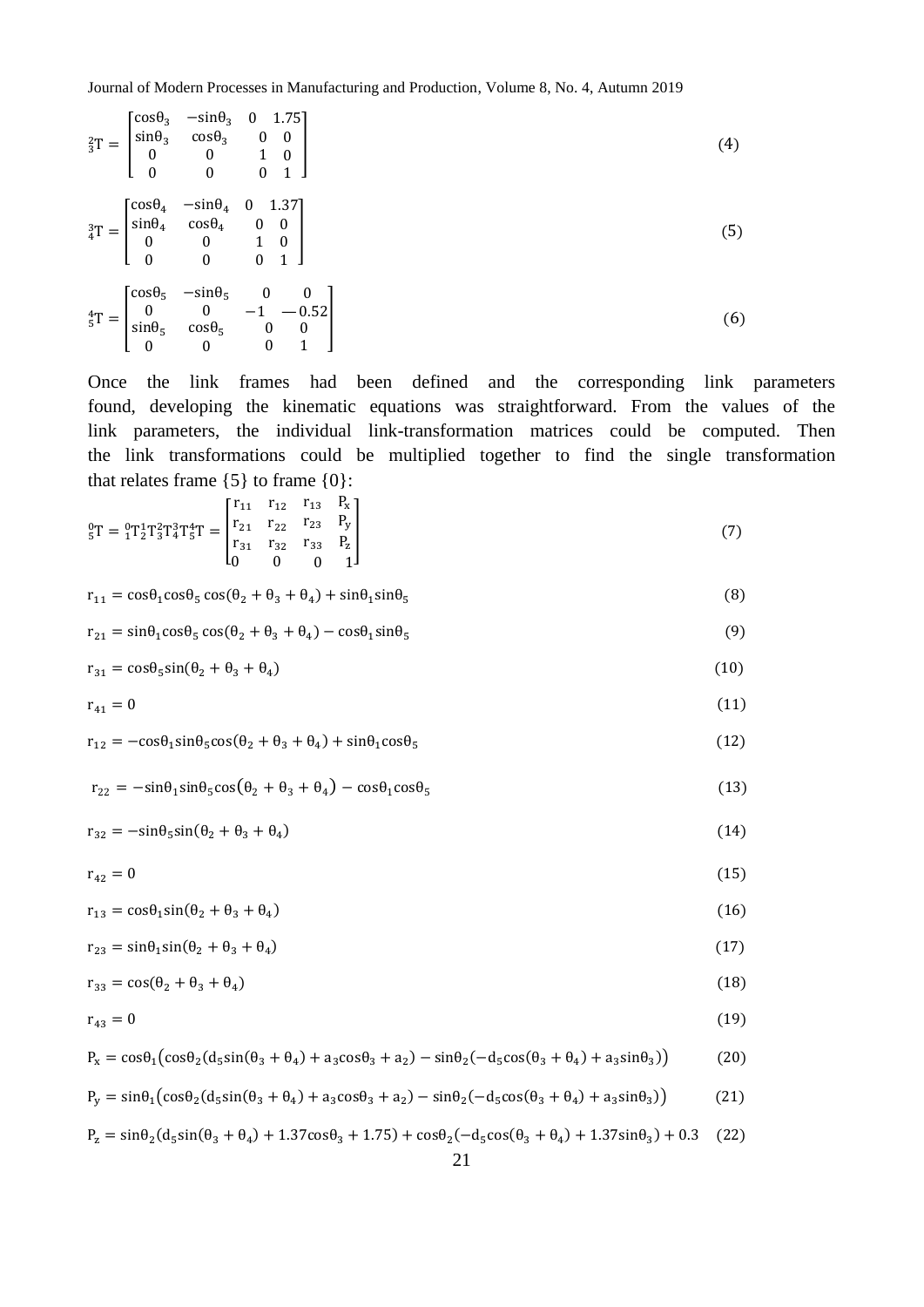$r_{44} = 1$  (23)

The mentioned equations constituted the kinematics of the robot. They specify how to compute the position and orientation of frame  $\{5\}$  relative to frame  $\{0\}$  of the robot. These are the basic equations for all kinematic analysis of this manipulator.

Joint angles of the robot at their initial position which extracted from SOLIDWORKS software were substituted in the kinetic equations for validity. This can be also proved from Figure6 in which similar results in terms of the position of joints were obtained from SOLIDWORKS and Matlab code.



Figure6. The validity of kinematics equations

Unlike the direct kinematic, in inverse kinematic by given the desired position and orientation of the robot, the joints angles were computed. The problem of solving the inverse kinematic equations of the robot was a nonlinear one. There are no general algorithms that may be employed to solve nonlinear equations. The solution of the inverse kinematics problem is computationally expensive and generally takes much time for real-time control of robot manipulators. It is very important for robot design, trajectory planning and dynamic analysis of robot manipulators. There are mainly two types of inverse kinematics solutions techniques, namely analytical and numerical.

Given the numerical value of  ${}^{0}T$ , the goal is to solve Equation 7.

$$
\theta_1 = \arctan 2 \left( P_y \,, P_x \right) \tag{24}
$$

 $P_x \cos\theta_1 + P_y \sin\theta_1 = 0.52 \sin(\theta_2 + \theta_3 + \theta_4) + 1.37 \cos(\theta_2 + \theta_3) + 1.75 \cos\theta_2$  (25)

$$
P_z - 0.3 = -0.52 \cos(\theta_2 + \theta_3 + \theta_4) + 1.37 \sin(\theta_2 + \theta_3) + 1.75 \sin\theta_2
$$
 (26)

$$
\cos(\theta_2 + \theta_3 + \theta_4) = 0 \tag{27}
$$

$$
(\cos\theta_1 \cos(\theta_3 + \theta_4) - \cos\theta_1 \sin\theta_2 \sin(\theta_3 + \theta_4))\cos\theta_1 \sin(\theta_2 + \theta_3 + \theta_4)
$$
  
+ 
$$
\sin\theta_1 \cos(\theta_2 + \theta_3 + \theta_4) \sin\theta_1 \sin(\theta_2 + \theta_3 + \theta_4)
$$
  
+ 
$$
\sin(\theta_2 + \theta_3 + \theta_4) \cos(\theta_2 + \theta_3 + \theta_4)
$$
  
= 
$$
\cos\theta_5
$$
 (28)

The Newton-Euler formulation was used for the derivation of dynamic equations of motion of the robot. This method is based on a balance of all forces acting on the generic link of the manipulator.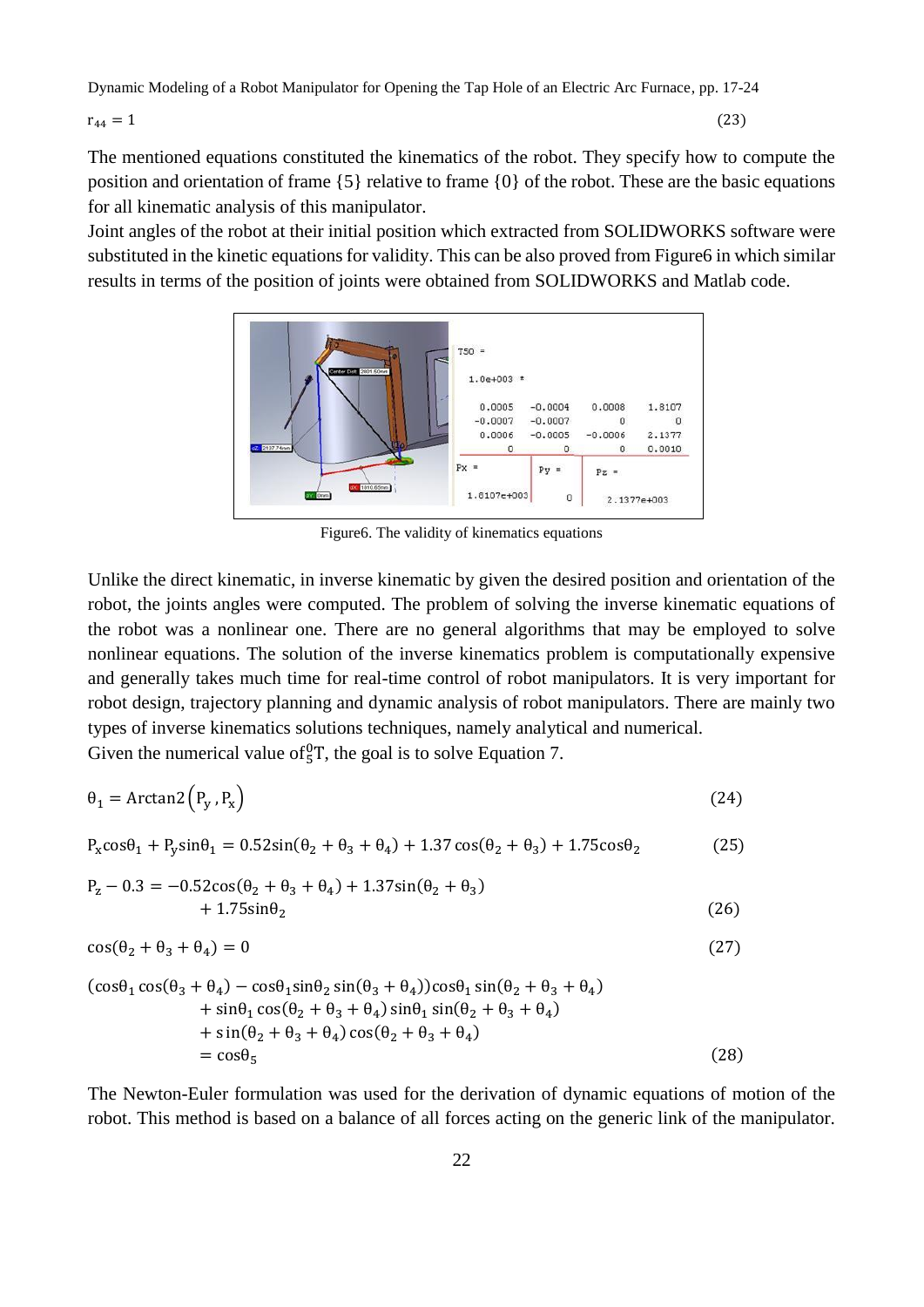The complete algorithm for computing dynamic equation from the motion of the joints is composed of two parts. First, link velocities and accelerations are iteratively computed from link 1 out to link 5 and the Newton—Euler equations were applied to each link. Second, forces and torques of interaction and joint actuator torques are computed recursively from link 5 back to link 1. The equations are summarized next for the case of all joints rotational:

$$
i: 0 \to 5 \tag{29}
$$

$$
i^{1+1}\omega_{i+1} = i^{1+1}R^i\omega_i + \dot{\theta}_{i+1}i^{+1}\hat{Z}_{i+1}
$$
\n(30)

$$
{}^{i+1}v_{i+1} = {}^{i+1}{}_{i}R ({}^{i}v_{i} + {}^{i}\omega_{i} \times {}^{i}P_{i+1})
$$
\n(31)

$$
{}^{i+1}\dot{\omega}_{i+1} = {}^{i+1}{}_{i}R^{i}\dot{\omega}_{i} + {}^{i+1}{}_{i}R^{i}\omega_{i} \times \dot{\theta}_{i+1}{}^{i+1}\hat{Z}_{i+1} + \ddot{\theta}_{i+1}\hat{Z}_{i+1}
$$
\n(32)

$$
{}^{i+1}\dot{v}_{i+1} = {}^{i+1}{}_{i}R ({}^{i}\dot{\omega}_{i} \times {}^{i}P_{i+1} + {}^{i}\omega_{i} \times ({}^{i}\omega_{i} \times {}^{i}P_{i+1}) + {}^{i}\dot{v}_{i})
$$
\n(33)

$$
{}^{i+1}\dot{v}_{C_{i+1}} = {}^{i+1}\dot{\omega}_{i+1} \times {}^{i+1}P_{C_{i+1}} + {}^{i+1}\omega_{i+1} \times ({}^{i+1}\omega_{i+1} \times {}^{i+1}P_{C_{i+1}}) + {}^{i+1}\dot{v}_{i+1}
$$
(34)

$$
{}^{1}\dot{v}_{c_1} = {}^{1}\dot{\omega}_1 \times {}^{1}P_{c_1} + {}^{1}\omega_1 \times ({}^{1}\omega_1 \times {}^{1}P_{c_1}) + {}^{1}\dot{v}_1
$$
\n(35)

$$
i:6 \to 1 \tag{36}
$$

$$
{}^{i+1}F_{i+1} = m_{i+1}{}^{i+1}\dot{v}_{C_{i+1}}
$$
\n(37)

$$
{}^{i+1}N_{i+1} = {}^{C_{i+1}}I_{i+1}{}^{i+1}\dot{\omega}_{i+1} + {}^{i+1}\omega_{i+1} \times {}^{C_{i+1}}I_{i+1}{}^{i+1}\omega_{i+1}
$$
\n(38)

$$
{}^{i}f_{i} = {}_{i+1}{}^{i}R^{i+1}f_{i+1} + {}^{i}F_{i}
$$
\n(39)

$$
{}^{i}n_{i} = {}^{i}N_{i} + {}_{i+1}{}^{i}R^{i+1}n_{i+1} + {}^{i}P_{C_{i}} \times {}^{i}F_{i} + {}^{i}P_{i+1} \times {}_{i+1}{}^{i}R^{i+1}f_{i+1}
$$
\n(40)

$$
{}^{i}\tau_{i} = {}^{i}n_{i}^{\mathrm{T}}\hat{Z}_{i} \tag{41}
$$

Extracting  $\hat{Z}$  the components of the<sup>i</sup>n<sub>i</sub>, joint torques  $\tau_1$ ,  $\tau_2$ ,  $\tau_3$ ,  $\tau_4$  and  $\tau_5$ were obtained. Equations give an expression for the torque at the actuators as a function of joint position, velocity, and acceleration. Not that these quite complex function arose from 5 degrees of freedom. When the Newton—Euler equations are evaluated symbolically for any manipulator, they yield a dynamic equation that can be written in the form

$$
\tau = M(\Theta)\ddot{\Theta} + V(\Theta,\dot{\Theta}) + G(\Theta) \tag{42}
$$

Where,  $M(\Theta)$  is the 5×5 mass matrix of the manipulator,  $V(\Theta, \dot{\Theta})$  is a 5×1 vector of centrifugal and Coriolis terms, and  $G(\Theta)$  is a 5×1vector of gravity terms. Each element of  $M(\Theta)$  and  $G(\Theta)$  is a complete function that depends on Θ, the position of all the joints of the manipulator. Each element of  $V(\Theta, \dot{\Theta})$  is a complex function of both  $\Theta$  and  $\dot{\Theta}$ .

Equation (42) gives expressions for the torque at the actuators as a function of joint position, velocity, and acceleration. Obviously, the closed-form equations for a manipulator with six degrees of freedom will be quite complex.